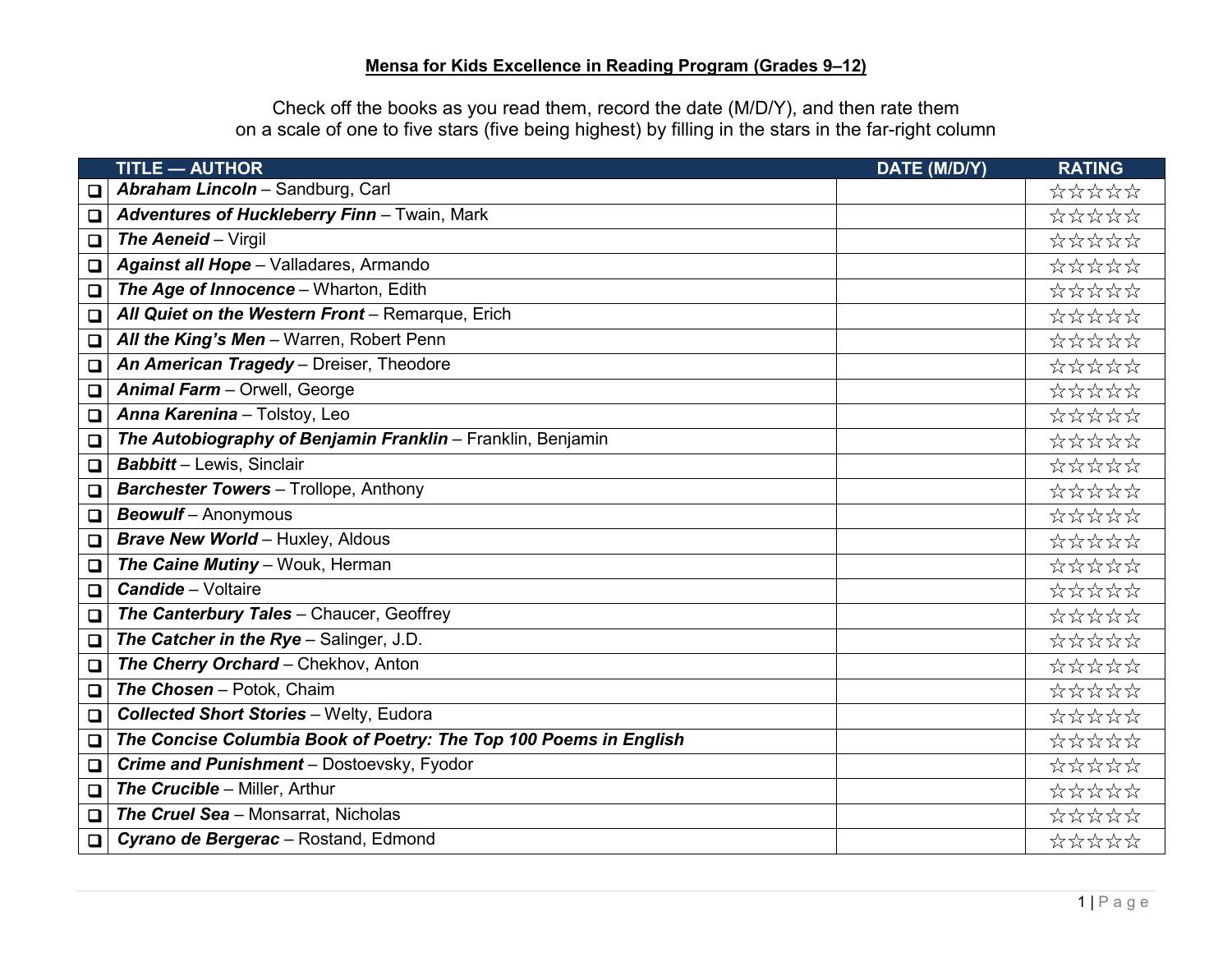|        | <b>TITLE - AUTHOR</b>                                        | DATE (M/D/Y) | <b>RATING</b> |
|--------|--------------------------------------------------------------|--------------|---------------|
| □      | Darkness at Noon - Koestler, Arthur                          |              | *****         |
| $\Box$ | A Death in the Family - Agee, James                          |              | *****         |
| O      | The Divine Comedy - Dante                                    |              | *****         |
| O      | Doctor Zhivago - Pasternak, Boris                            |              | *****         |
| O.     | A Doll's House - Ibsen, Henrik                               |              | *****         |
| O      | <b>Don Quixote - Cervantes, Miguel de</b>                    |              | *****         |
| $\Box$ | Fathers and Sons - Turgenev, Ivan                            |              | *****         |
| $\Box$ | Dr. Faustus - Marlowe, Christopher                           |              | *****         |
| $\Box$ | For Whom the Bell Tolls - Hemingway, Ernest                  |              | *****         |
| $\Box$ | The Forsyte Saga - Galsworthy, John                          |              | *****         |
| O      | The Fountainhead - Rand, Ayn                                 |              | *****         |
| О      | Go Tell It on the Mountain - Baldwin, James                  |              | *****         |
| $\Box$ | The Good Earth - Buck, Pearl                                 |              | *****         |
| $\Box$ | <b>Great Expectations - Dickens, Charles</b>                 |              | *****         |
| O      | The Great Gatsby - Fitzgerald, F. Scott                      |              | *****         |
| $\Box$ | Gulliver's Travels - Swift, Jonathan                         |              | *****         |
| $\Box$ | Hamlet - Shakespeare, William                                |              | *****         |
| $\Box$ | A Handful of Dust - Waugh, Evelyn                            |              | *****         |
| $\Box$ | The Heart is a Lonely Hunter - McCullers, Carson             |              | *****         |
| $\Box$ | How Green Was My Valley - Llewellyn, Richard                 |              | *****         |
| $\Box$ | I Know Why the Caged Bird Sings - Angelou, Maya              |              | *****         |
| O.     | I. Claudius - Graves, Robert                                 |              | *****         |
| O.     | <b>Inherit the Wind - Lawrence, Jerome and Robert E. Lee</b> |              | *****         |
| $\Box$ | <b>Invisible Man - Ellison, Ralph</b>                        |              | *****         |
| $\Box$ | The Iliad - Homer                                            |              | *****         |
| О      | Jane Eyre - Brontë, Charlotte                                |              | *****         |
| $\Box$ | The Jungle - Sinclair, Upton                                 |              | *****         |
| O,     | King Lear - Shakespeare, William                             |              | *****         |
| O.     | Les Misérables - Hugo, Victor                                |              | *****         |
| $\Box$ | Long Day's Journey into Night - O'Neill, Eugene              |              | *****         |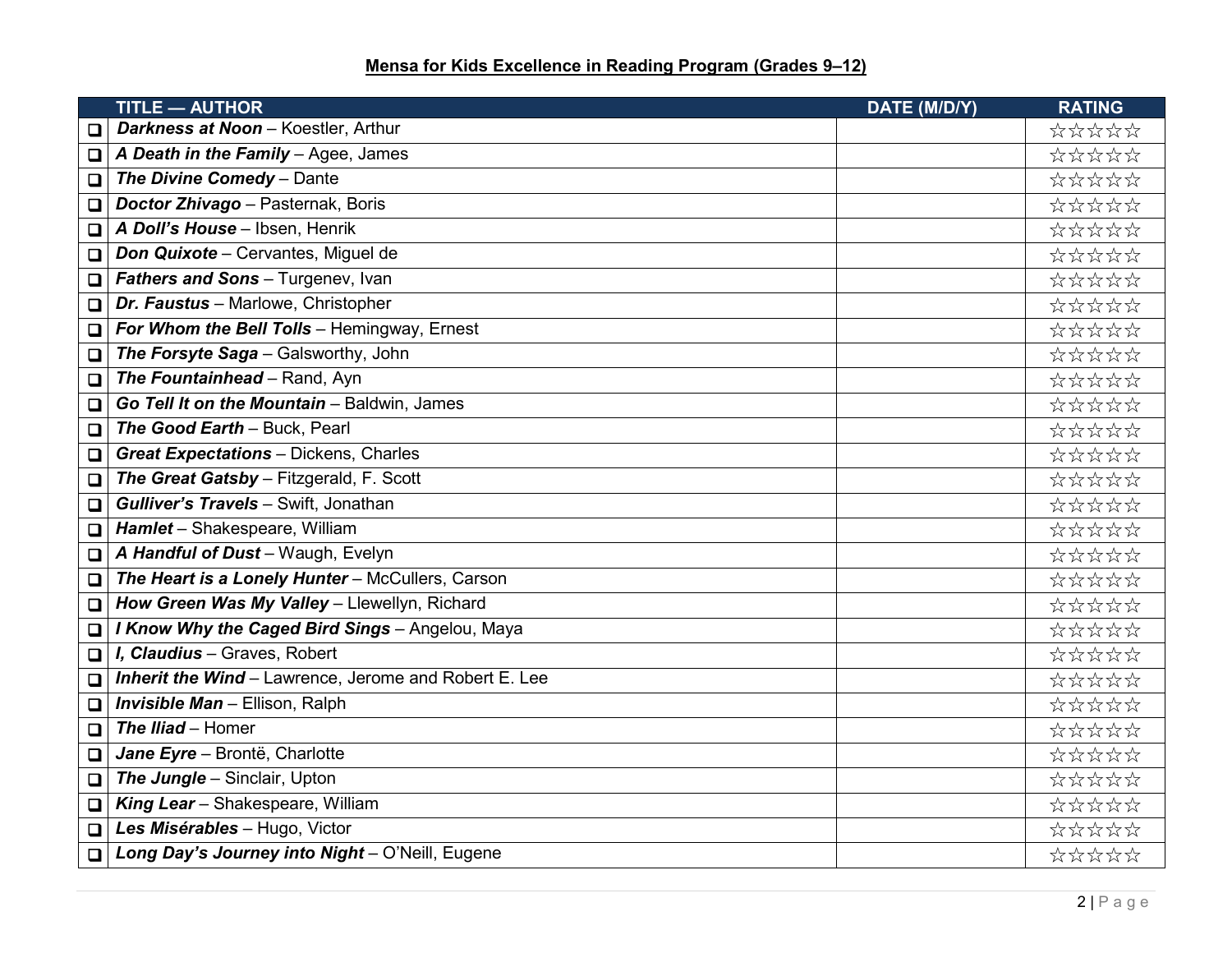|        | <b>TITLE - AUTHOR</b>                                            | DATE (M/D/Y) | <b>RATING</b> |
|--------|------------------------------------------------------------------|--------------|---------------|
| o      | Look Homeward, Angel - Wolfe, Thomas                             |              | *****         |
| O,     | Lord of the Flies - Golding, William                             |              | *****         |
| $\Box$ | The Lord of the Rings Trilogy - Tolkien, J.R.R.                  |              | *****         |
| O      | Madame Bovary - Flaubert, Gustave                                |              | *****         |
| $\Box$ | The Magic Mountain - Mann, Thomas                                |              | *****         |
| $\Box$ | A Man for All Seasons - Bolt, Robert                             |              | *****         |
| $\Box$ | Moby-Dick - Melville, Herman                                     |              | *****         |
| □      | Moll Flanders - Defoe, Daniel                                    |              | *****         |
| О      | The Moonstone - Collins, Wilkie                                  |              | *****         |
| $\Box$ | Much Ado About Nothing - Shakespeare, William                    |              | *****         |
| o      | <b>Murder in the Cathedral - Eliot, T.S.</b>                     |              | *****         |
| $\Box$ | My Ántonia - Cather, Willa                                       |              | *****         |
| $\Box$ | <b>Native Son</b> - Wright, Richard                              |              | *****         |
| О      | Night - Wiesel, Elie                                             |              | *****         |
| $\Box$ | The Nine Tailors - Sayers, Dorothy                               |              | *****         |
| O      | 1984 - Orwell, George                                            |              | *****         |
| $\Box$ | The Odyssey - Homer                                              |              | *****         |
| $\Box$ | <b>Oedipus Rex - Sophocles</b>                                   |              | *****         |
| $\Box$ | Of Human Bondage - Maugham, Somerset                             |              | *****         |
| О      | Of Mice and Men - Steinbeck, John                                |              | *****         |
| $\Box$ | The Once and Future King - White, T.H.                           |              | *****         |
| $\Box$ | One Day in the Life of Ivan Denisovich - Solzhenitsyn, Alexander |              | *****         |
| O      | Our Town - Wilder, Thornton                                      |              | *****         |
| $\Box$ | A Passage to India - Forster, E.M.                               |              | *****         |
| $\Box$ | The Picture of Dorian Gray - Wilde, Oscar                        |              | *****         |
| $\Box$ | Portrait of the Artist as a Young Man - Joyce, James             |              | *****         |
| $\Box$ | The Power and the Glory - Greene, Graham                         |              | *****         |
| O      | Pride and Prejudice - Austen, Jane                               |              | *****         |
| O      | Profiles in Courage - Kennedy, John F.                           |              | *****         |
| $\Box$ | <b>Pygmalion</b> - Shaw, George Bernard                          |              | *****         |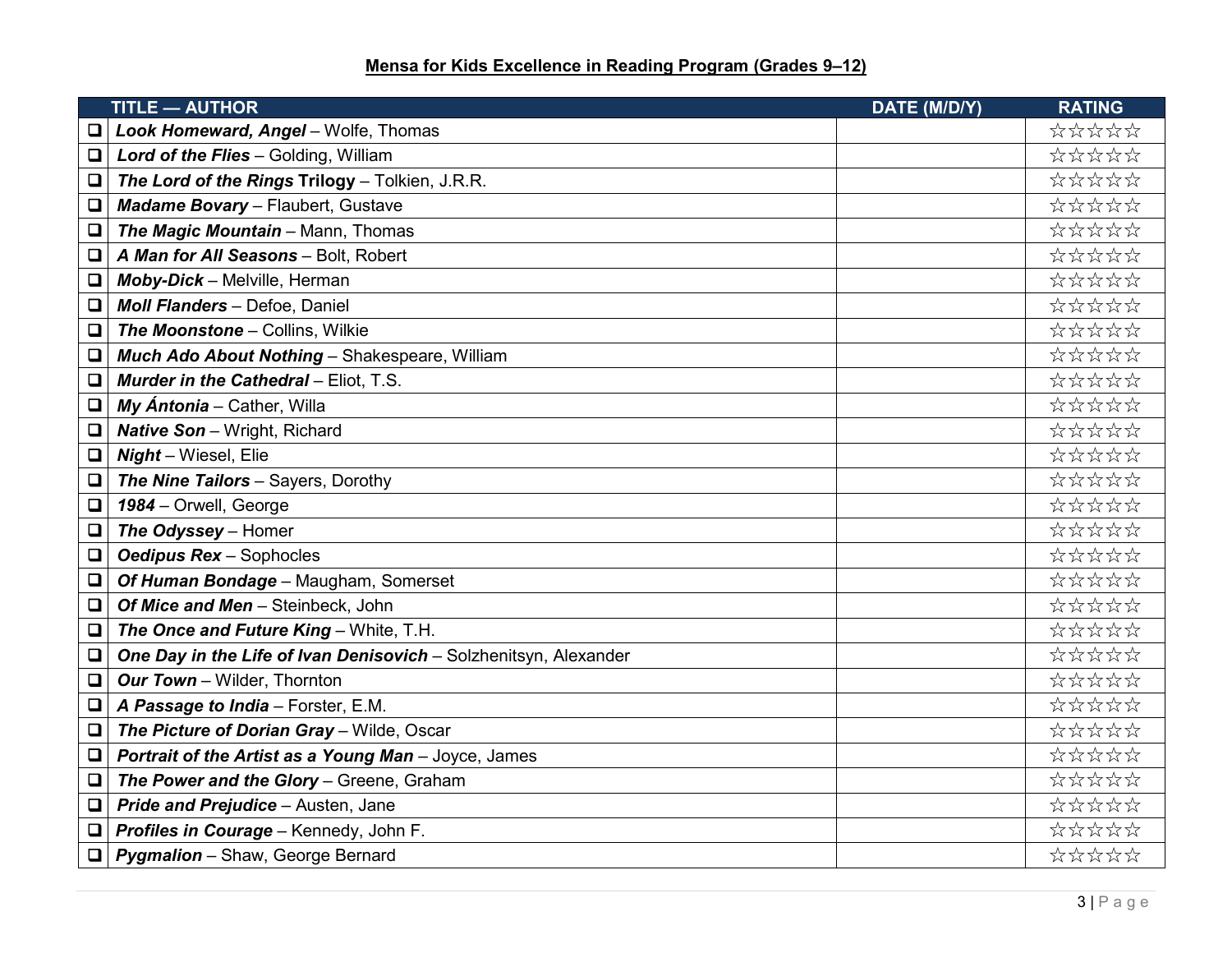|        | <b>TITLE - AUTHOR</b>                                                   | DATE (M/D/Y) | <b>RATING</b> |
|--------|-------------------------------------------------------------------------|--------------|---------------|
|        | Rabbit, Run - Updike, John                                              |              | *****         |
| $\Box$ | The Red Badge of Courage - Crane, Stephen                               |              | *****         |
| $\Box$ | The Scarlet Letter - Hawthorne, Nathaniel                               |              | *****         |
| $\Box$ | The School for Scandal - Sheridan, Richard B.                           |              | *****         |
| $\Box$ | Short Stories and Tales, Complete - Poe, Edgar Allan                    |              | *****         |
| $\Box$ | Silas Marner - Eliot, George                                            |              | *****         |
| Q      | Lord Jim - Conrad, Joseph                                               |              | *****         |
| Q      | A Single Pebble - Hersey, John                                          |              | *****         |
| $\Box$ | Sonnets (all 154) - Shakespeare, William                                |              | *****         |
| $\Box$ | Sons and Lovers - Lawrence, D.H.                                        |              | *****         |
| $\Box$ | The Sound and the Fury - Faulkner, William                              |              | *****         |
| $\Box$ | Steppenwolf-Hesse, Hermann                                              |              | *****         |
| □      | The Best Short Stories of O. Henry (Modern Library Edition) - Henry, O. |              | *****         |
| $\Box$ | The Stranger - Camus, Albert                                            |              | *****         |
| ロ      | A Streetcar Named Desire - Williams, Tennessee                          |              | *****         |
| $\Box$ | Tess of the D'Urbervilles - Hardy, Thomas                               |              | *****         |
| $\Box$ | A Town Like Alice - Shute, Nevil                                        |              | *****         |
| $\Box$ | Their Eyes Were Watching God - Hurston, Zora Neale                      |              | *****         |
| $\Box$ | Things Fall Apart - Achebe, Chinua                                      |              | *****         |
| $\Box$ | To Kill a Mockingbird - Lee, Harper                                     |              | *****         |
| $\Box$ | To the Lighthouse - Woolf, Virginia                                     |              | *****         |
| $\Box$ | Tom Jones - Fielding, Henry                                             |              | *****         |
| $\Box$ | The Trial - Kafka, Franz                                                |              | *****         |
| ❏      | The Turn of the Screw - James, Henry                                    |              | *****         |
| ❏      | <b>Uncle Tom's Cabin - Stowe, Harriet Beecher</b>                       |              | *****         |
| $\Box$ | Vanity Fair - Thackeray, William M.                                     |              | *****         |
| $\Box$ | Villette - Brontë, Charlotte                                            |              | *****         |
| $\Box$ | Walden - Thoreau, Henry David                                           |              | *****         |
| $\Box$ | <b>Wuthering Heights - Brontë, Emily</b>                                |              | *****         |